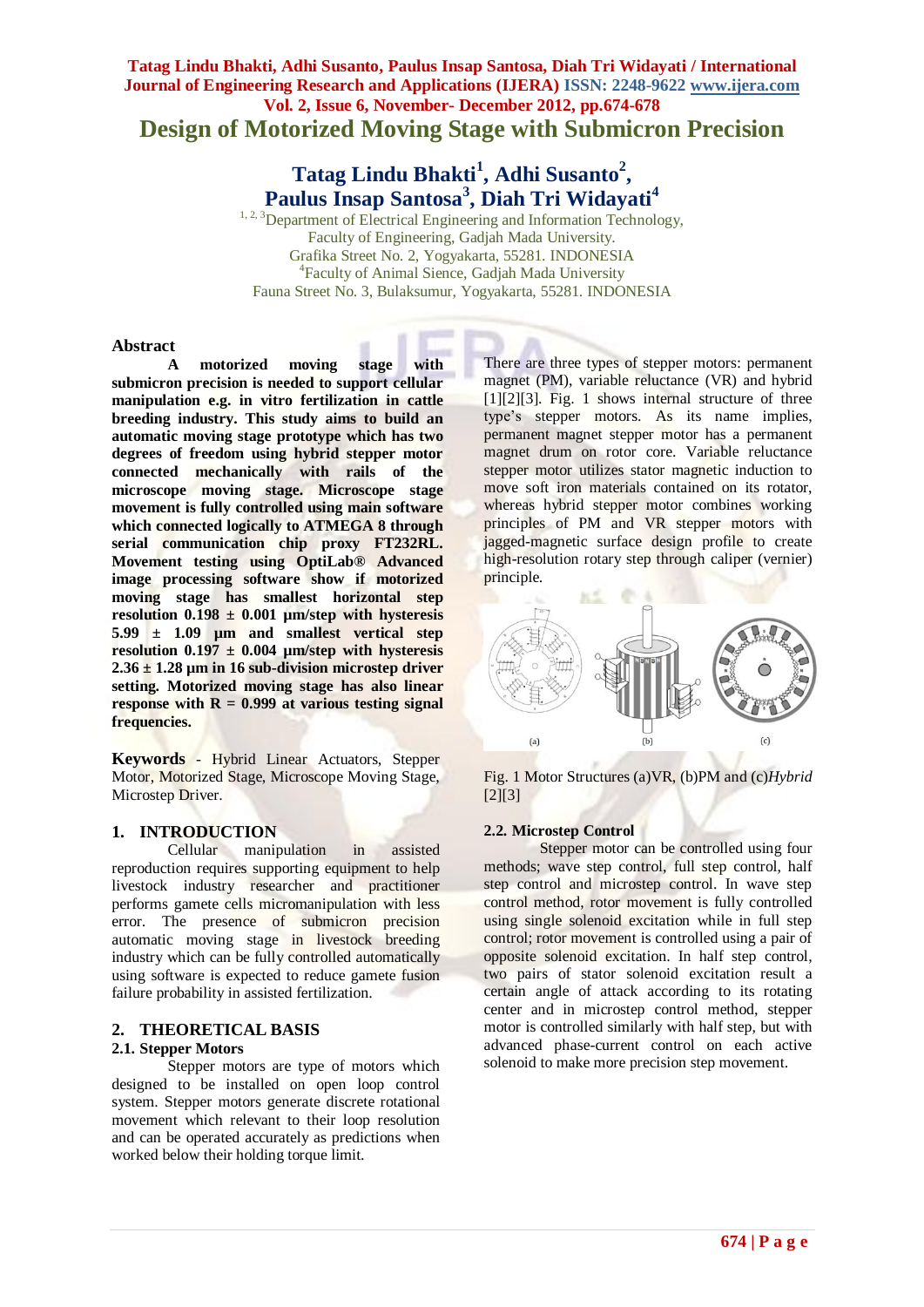

Fig. 2 Current Control in Each Phase to Create Microstep movement [4][5]

There are three type's microstep control techniques; square line path, circle line path and random line path. In square line path control, final torque magnitude which generated through interaction of two pairs solenoids is always greater than or equal to maximum torque generated from single solenoid element. In circular line path control, final torque magnitude is always equal to maximum torque generated from single solenoid element. While in random line path control, final torque magnitude has arbitrary value depends on interaction between each active solenoid. Fig. 3 shows illustration of each microstep control techniques.



Fig. 3 Three Types of Microstep Control Techniques. (a)Square Line path, (b) Circular Line path and (c) Random Line path[5]

If  $I_a$  represents amount of electrical current passing through first phase of solenoid series,  $I_b$ represents amount of electrical current passing through second phase of solenoid series and  $\overline{R}$  is total resistive barriers at each phase, then power dissipation of microstep control  $(P)$  can be formulated as follows (1)

$$
P = \left(I_a^2 + I_b^2\right)R\tag{1}
$$

with angle of attack  $(\theta_R)$  (2)

$$
\theta_R = \tan^{-1}\left(\frac{I_a}{I_b}\right) \tag{2}
$$

#### **2.3. Hybrid Linear Actuator (HLA)**

HLA is a linear actuator consisting of hybrid stepper motor with extended rotator shaft paired with screw cap to convert rotational movement into linear movement. Fig. 4 shows the physical appearance of HLA external type.



Fig. 4 HLA External Type [6]

Fig. 5 shows converting mechanism from rotational movement into translational movement in HLA threaded shaft. Assuming all of rotational steps can be perfectly transformed into linear steps, amount of the linear displacement can be calculated using  $(3)$ 



Fig. 5 Converting Mechanism of Rotary Movement into Translation Movement in HLA

$$
= \left(\frac{D}{N}\right)n_r \tag{3}
$$

 $\iota$  is amount of linear displacement came from rotational movement,  $\overline{D}$  is distance between corresponding screw "teeth" (see Fig. 5),  $\vec{N}$  is number of full turning steps are needed by system to make one full rotation (360°) and  $n_r$  is number of steps generated from stepper motor. Amount of  $N$ can be calculated using (4)

$$
N = \frac{360^{\circ}}{u}
$$
 (4)

Equation (4) shows that  $N$  depends on  $u$ value which represents smallest full step resolution which can be generated by stepper motor without has a slip and without microstep driving emulation.

#### **2.4. ATMEGA 8 Microcontroller**

Microcontroller is electronic devices which can be programmed to execute specific application routine. Physically, microcontroller is an integrated circuit consisting of main processor, Random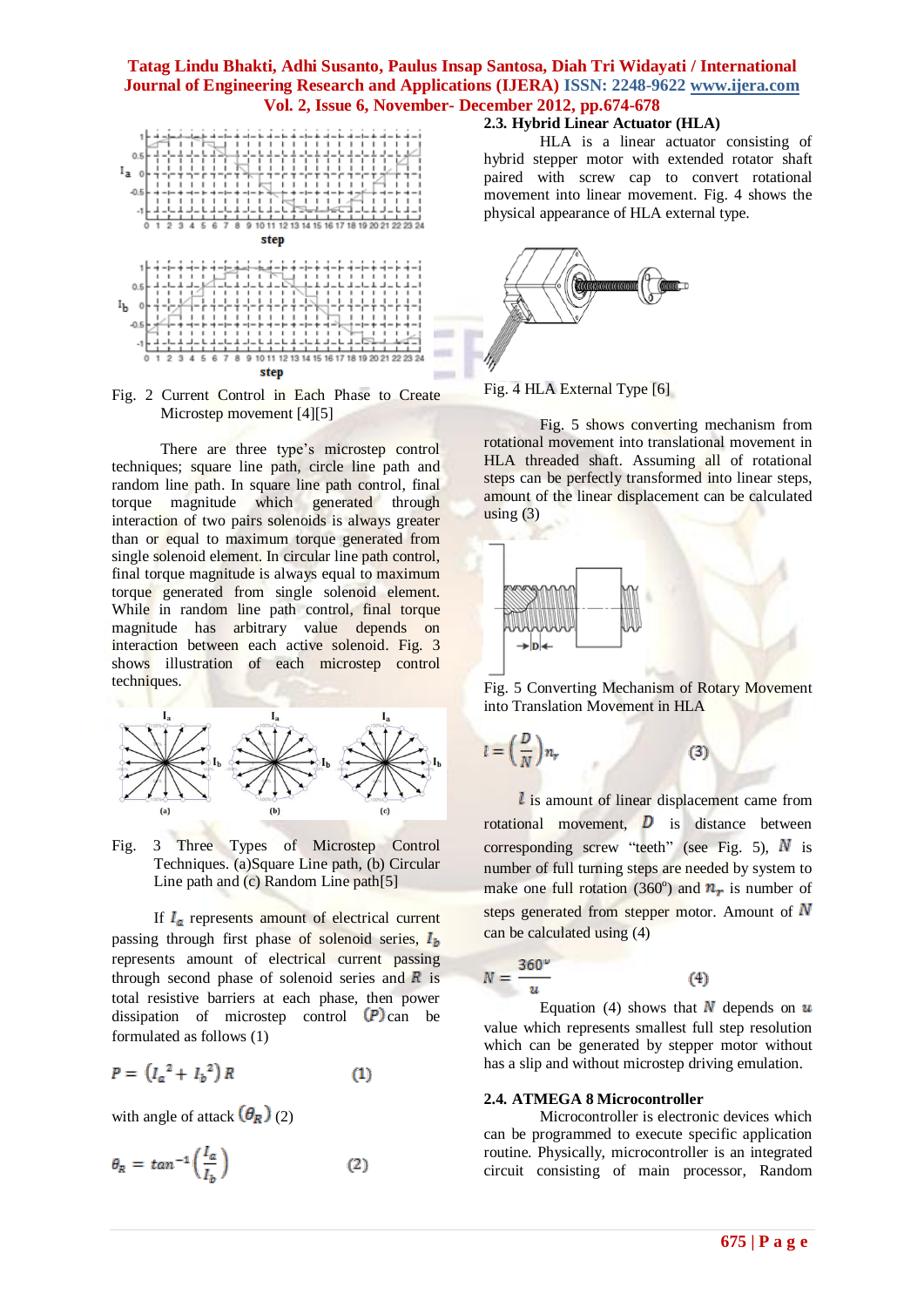Access Memory (RAM), permanent memory (ROM) and input/output pin which can be utilized to make communication with external devices.



Fig. 6 ATMEGA 8 Microcontroller [7]

Fig. 6 shows physical appearance of ATMEGA 8 microcontroller. In accordance to [7], ATMEGA 8 is an 8-bit microcontroller produced by ATMEL Corp. and come with 8 Kbyte Flash PEROM (Programmable and Erasable Read Only Memory) used to store main code. ATMEGA 8 processor can work up to 16 MHz clock frequencies and designed using RISC (Reduced Instruction-Set of Computing) processor architecture named ATMEL AVR<sup>®</sup>.

## **3. CONSTRUCTION OF MICROSTEP DRIVING MECHANISM**

The single axis model of microstep driver consists of four main parts: displacement-to-pulse accumulation converter to translate set point displacement into its associative pulse amount, pulse generator, microstep movement controller and hybrid linear actuator which driven by hybrid stepper motor to handle microstep's movement on each stage axis. Movement control mechanism is designed without feedbacks assuming HLA is loaded under its holding torque limit to avoid any slips step. Fig. 7 shows microstep movement control algorithm.



Fig. 7 Control Algorithm of Single Axis Motorized Moving Stage



Fig. 8 Block Diagram of Motorized Moving Stage **Control** 

Motorized moving stage consists of software and hardware parts which can be communicated each other through USB (Universal Serial Bus) as shown in Fig. 8. Main software is used to make set point input for control system, set HLA's motion speed and calculate associative amount of pulse needed to make precision movement using constants calibration which has been recorded in software code. Hardware is used to generate real pulse signal as ordered from software and realize it into physical movement steps with submicron precision. An anti-backlash mechanism is attached on HLA to minimize translational hysteresis emerging at movement conversion process as shown in Fig. 9.



Fig. 9 Anti-Backlash Principle

Anti-backlash mechanism using spring elasticity properties to give initial force on a pair of linear actuator nut to reduce spatial clearances area which occurs in mechanical contact area between threaded shaft's surface and nut inner surface. This anti-backlash mechanism has been built to increase HLA's precision movement.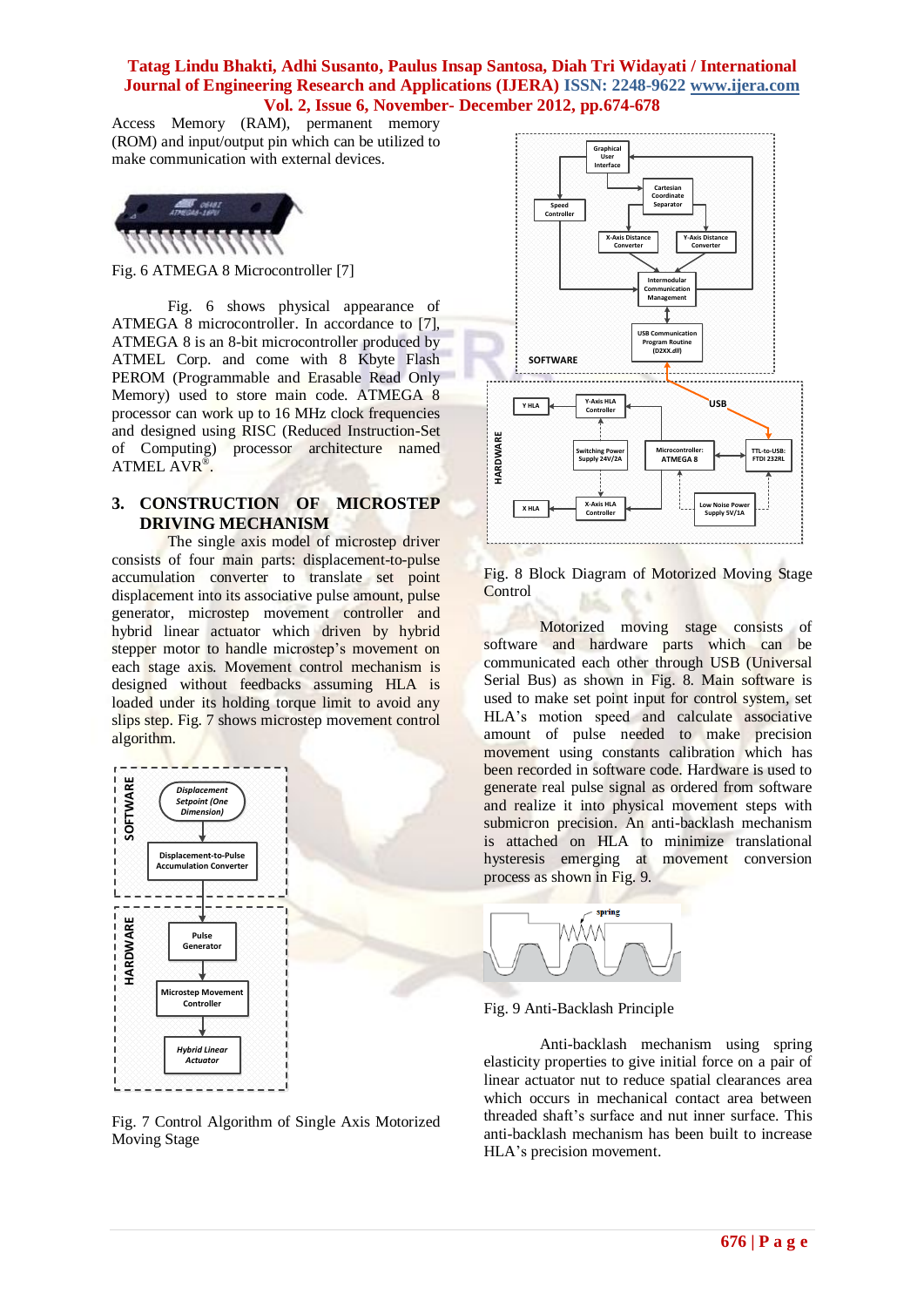## **4. RESULTS OF MOTORIZED MOVING STAGE DESIGN**

HLA is driven by two phases-hybrid stepper motor with dimension code: NEMA (National Electrical Manufacturers Association) 11 as shown in Fig. 10. Stepper motor has working voltage 4.0V/0.95A per phase and has full turning step resolution  $(u)$  1.8° $\pm$ 5%. Movement converter attached on HLA's shaft with theoretical value  $\frac{du}{dm}$ 3.175 µm per full step  $(1.8^{\circ})$ .



Fig. 10 HLA Installation on Microscope Moving Stage (X-Axis and Y-Axis)

Each step movement of HLA's motor is controlled using microstep driver which preprogrammed using denumerator constant value as listed in Table I. Theoretically, microstep driver can handle stepper motor current up to 1.5 A per phase at maximum working frequencies (20 KHz). Fig. 11 shows HLA installation in XZS HLA-107BN biological light-microscope.

|                                                |  |  |  | Table I. Implications of Denumerator Constant |  |  |
|------------------------------------------------|--|--|--|-----------------------------------------------|--|--|
| <b>Setting upon Linear Resolution Movement</b> |  |  |  |                                               |  |  |

| <b>Denumerator</b><br><b>Constant</b><br>(Sub-Division) | дl<br><b>Theoretical Value:</b><br>$\partial n_r$<br>(µm/ pulse) |
|---------------------------------------------------------|------------------------------------------------------------------|
|                                                         | 3.1750                                                           |
| $\overline{2}$                                          | 1.5875                                                           |
| 4                                                       | 0.7938                                                           |
| 8                                                       | 0.3969                                                           |
| 16                                                      | 0.1984                                                           |
| 32                                                      | 0.0992                                                           |
| 64                                                      | 0.0496                                                           |



Fig. 11 HLA Assembled in XZS-107BN Stage

Red circle in Fig. 12 shows a limit switch providing emergency stop for XY movement. It used to make emergency stop and set zero point reference for each axis. Movement restriction procedure is necessary to protect HLA from overdriving which potentially damaging mechanical structures.



Fig. 12 HLA's Limit Switch

To get near-integer value of step movement but still provides sufficient torque, stepper motor driver is programmed at 16 sub-division setting value with maximum operating frequency 18,519 KHz (pulse period 54 µs). According to Table I, 16 sub-division setting value will produce 3,675 µm/sec with 0.198 μm/step resolution on each axis. Its driver setting allows HLA to make 1 μm (approx.) displacement using 5 pulses.

## **5. TESTING RESULT 5.1. Linearity Testing**

Linearity testing of motorized moving stage prototype is performed by actuating microscope's stage independently in one axis direction then stage position is measured using 10 µm objective micrometer which interpolated using OptiLab® Advanced image processing software. Fig. 13 shows linear movement testing result.